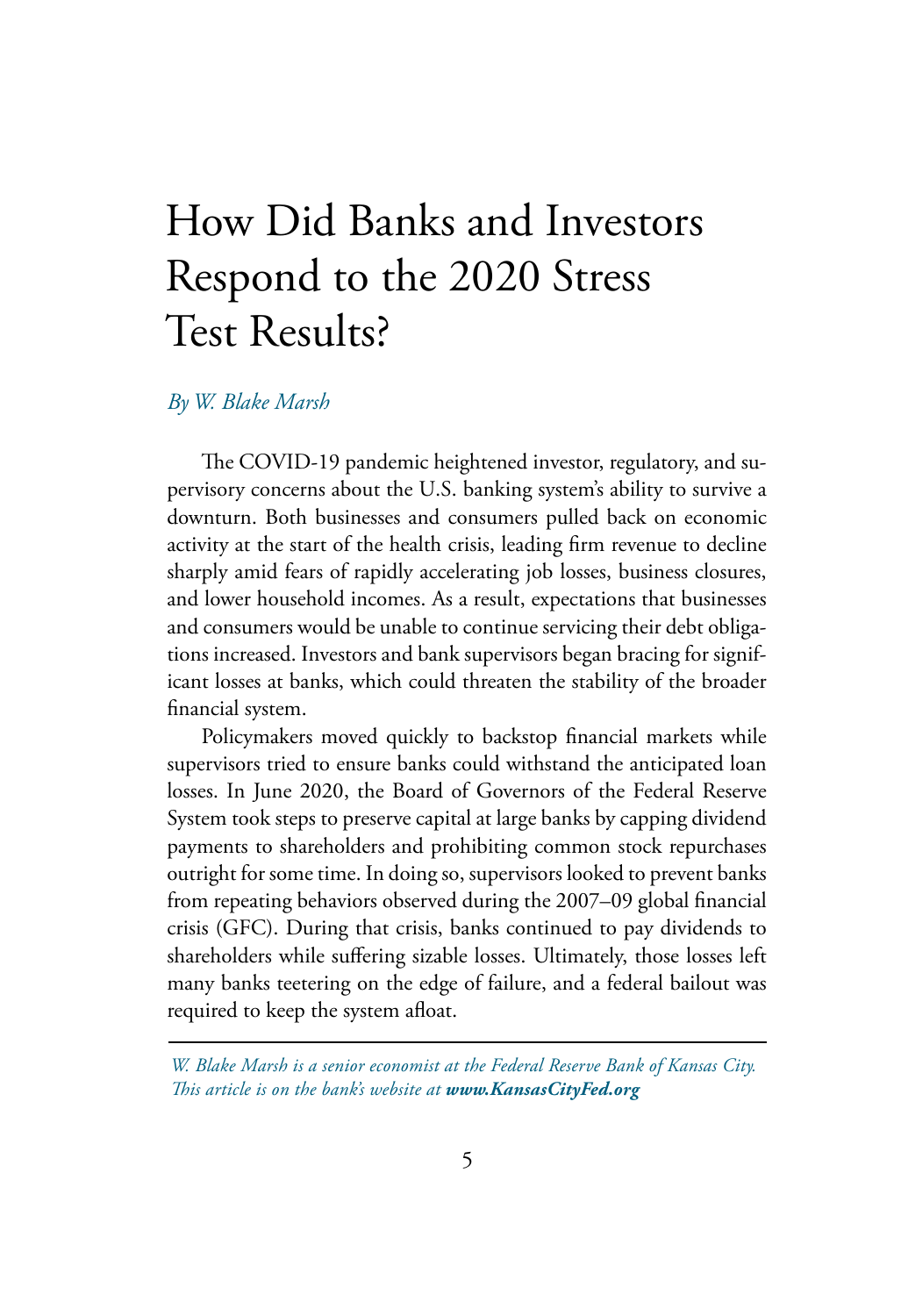How the dividend caps and repurchase restrictions affected banks, however, is an open question with important policy ramifications. If investors sell stocks in response to dividend caps, for example, then falling stock prices will hamper banks' ability to raise new equity funding at a time when it might be needed to offset loan losses.

In this paper, I examine how the announcement of the payout restrictions influenced bank capital levels and stock prices. I find that the restrictions helped build capital levels at large banks but may have indirectly hampered stock price returns. First, I show that surprisingly strong income growth combined with the payout restrictions drove capital to near record levels during this period. Second, I show that the payout restrictions had only a minimal effect on stock prices for most banks. Instead, the threat of increased supervisory stringency appears to have generated more persistent effects on stock prices, particularly for directly affected banks and those near the supervisory threshold. My results suggest that the post-GFC supervisory preference for payouts to be conducted primarily through repurchases, rather than dividends, provided a capital conservation channel that had only modest effects on bank stock returns.

Section I discusses why firms conduct shareholder payouts and reviews previous findings on bank payout policies. Section II reviews how the Federal Reserve limited bank payouts to investors during the pandemic. Section III shows that these restrictions helped boost bank capital, but the perception of increased supervisory stringency likely lowered stock prices.

#### **I. Why Do Banks Pay Dividends and Repurchase Shares?**

Typically, banks make payouts to investors through either dividends or common stock repurchases. Dividends are regular cash payments banks make to all shareholders of record. Common stock repurchases, on the other hand, are bank purchases of their own stock from investors. Stock repurchases should result in a capital gain for shareholders who do not tender shares in the repurchase, all else equal, because fewer available shares will increase the price of outstanding stocks. Banks typically use earned income to fund both payout types. However, payouts that exceed earned income levels will reduce capital levels. The potential for payouts to negatively affect capital levels is the key reason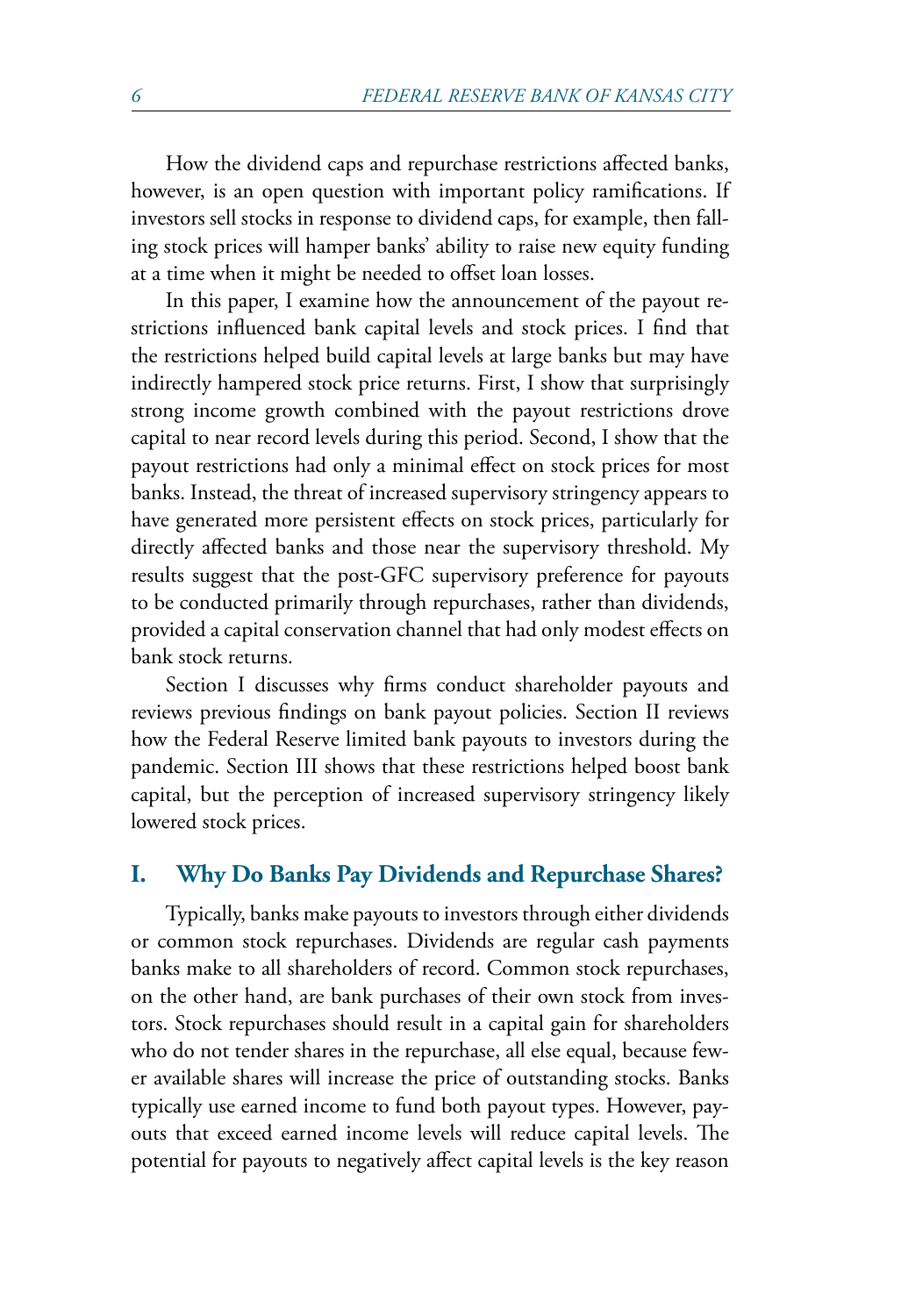<span id="page-2-0"></span>regulators and supervisors pay close attention to payout policies at financial institutions.<sup>[1](#page-14-0)</sup>

In recent years, payouts by the largest U.S. banks have soared to record levels. Chart 1 shows that just prior to the pandemic, global systemically important banks (GSIBs) repurchased more than \$30 billion in common stock while paying out an additional \$10 billion in dividends per quarter. In many cases, annual payouts at these banks exceeded earned income levels. At the same time, smaller peer banks that also participate in the Federal Reserve's annual stress tests and Comprehensive Capital Analysis and Review (CCAR) reported steady increases in stock repurchases and some dividend growth as well.

Chart 1 also shows that large U.S. banks have clearly preferred repurchases over dividends since the GFC. Prior to the GFC, dividends and repurchases were of roughly equal volumes at both GSIBs and other CCAR banks. After the recession, however, the volume of these payouts diverged: in 2019, repurchases accounted for about two-thirds of payouts at GSIBs and about one-half of total payouts at all other CCAR banks.

Relative adjustments between dividend and repurchase levels are not unusual. Banks are generally more reluctant to cut dividends than repurchases: even in normal times, stock prices generally fall in response to dividend cuts (Bessler and Nohel 1996). As a result, many banks did not cut dividends during the GFC even when they experienced sharp income reductions (Hirtle 2014; Floyd, Li, and Skinner 2015). Instead, they dramatically reduced the size of their repurchase programs. Cuts to repurchase programs are not thought to elicit the same backlash from investors, in part because they are so variable in size and frequency (Liang 2020). Thus, repurchase reductions may not spur large declines in stock prices, allowing banks to raise funds through equity issuance if needed while still conserving income during times of stress. Following the GFC, supervisors acknowledged these differences by implicitly capping dividend payments at 30 percent of total payouts, expressing a clear preference for repurchase programs over larger dividends (Kohn and Liang 2019).

Despite notions of a limited stock market reaction to repurchase cuts, shareholders may still be attuned to changes in both dividends and repurchases because they signal information about a bank's future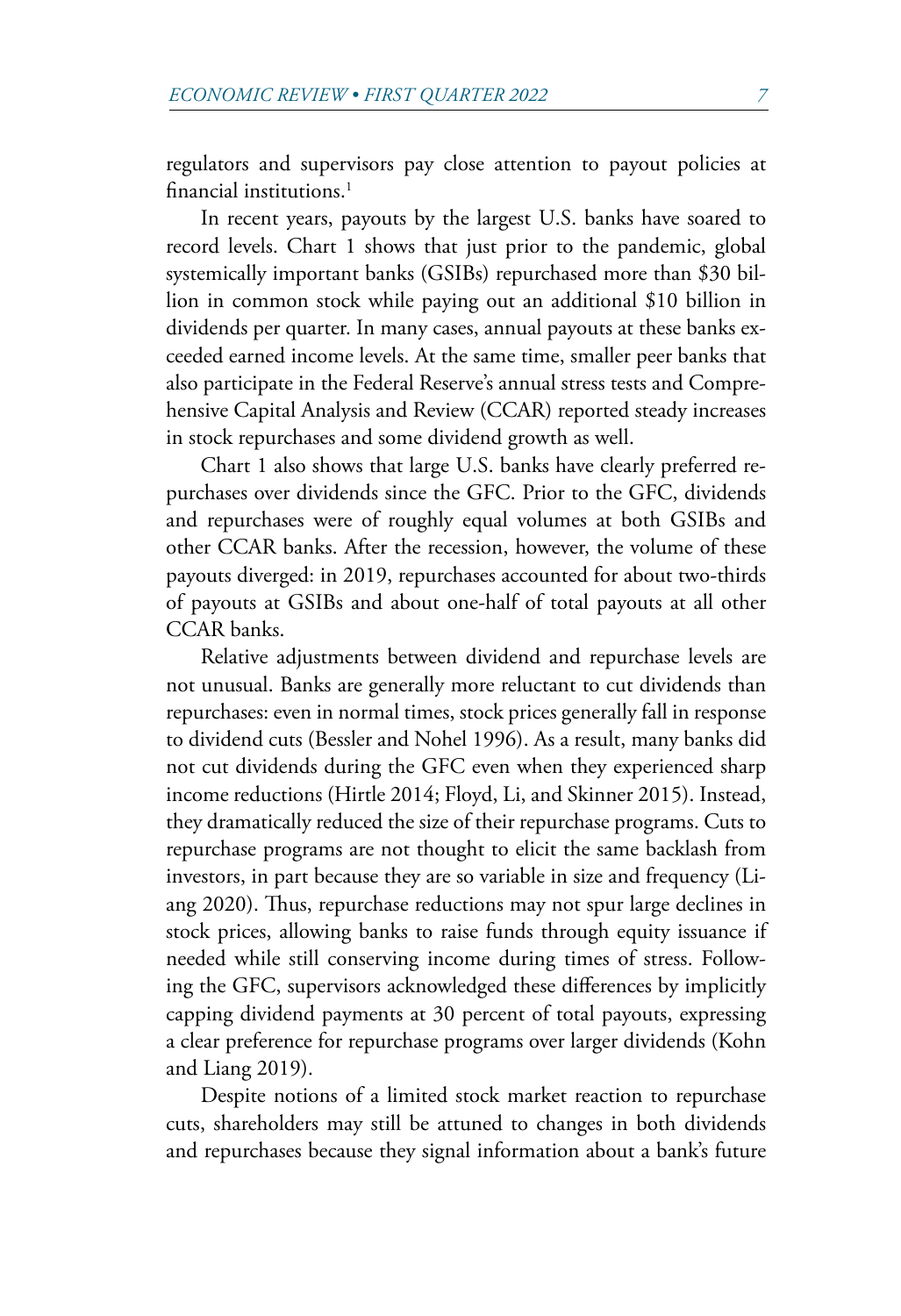## *Chart 1* Large Bank Payout Levels, 1999–2021



performance (Bhattacharya 1979). Bessler and Nohel (1996) argue that shareholders react negatively to dividend cuts because they convey negative information about the firm's prospects. Similarly, Vermaelen (1981, 1984) and Hirtle (2004) find that increases in the size of repurchase programs signal future profitability.

Shareholders might also care about changes to both dividends and repurchases to the extent that these payouts help discipline banks and prevent risk-taking. Firms with an excess of free cash flow might be tempted to invest poorly or spend frivolously (Jensen and Meckling 1976; Jensen 1986). Payouts provide one way to reduce the stock of excess cash and discipline bank management to invest more prudently. Repurchases are particularly important for helping banks achieve optimal capital targets (Laderman 1995; Hirtle 1998). Otherwise, banks that hold very high levels of excess capital may be inclined to risk shareholder value by "reaching for yield" to increase their return on equity.

However, lower capital holdings may not be ideal, particularly in times of stress. Banks with lower capital holdings can endure fewer loan losses before they fail. Moreover, large banks that pose systemic risk to the financial system often do not internalize the social costs of their failures. In these cases, regulatory tools such as minimum capital standards are needed to achieve higher capital levels than banks or their investors might otherwise prefer.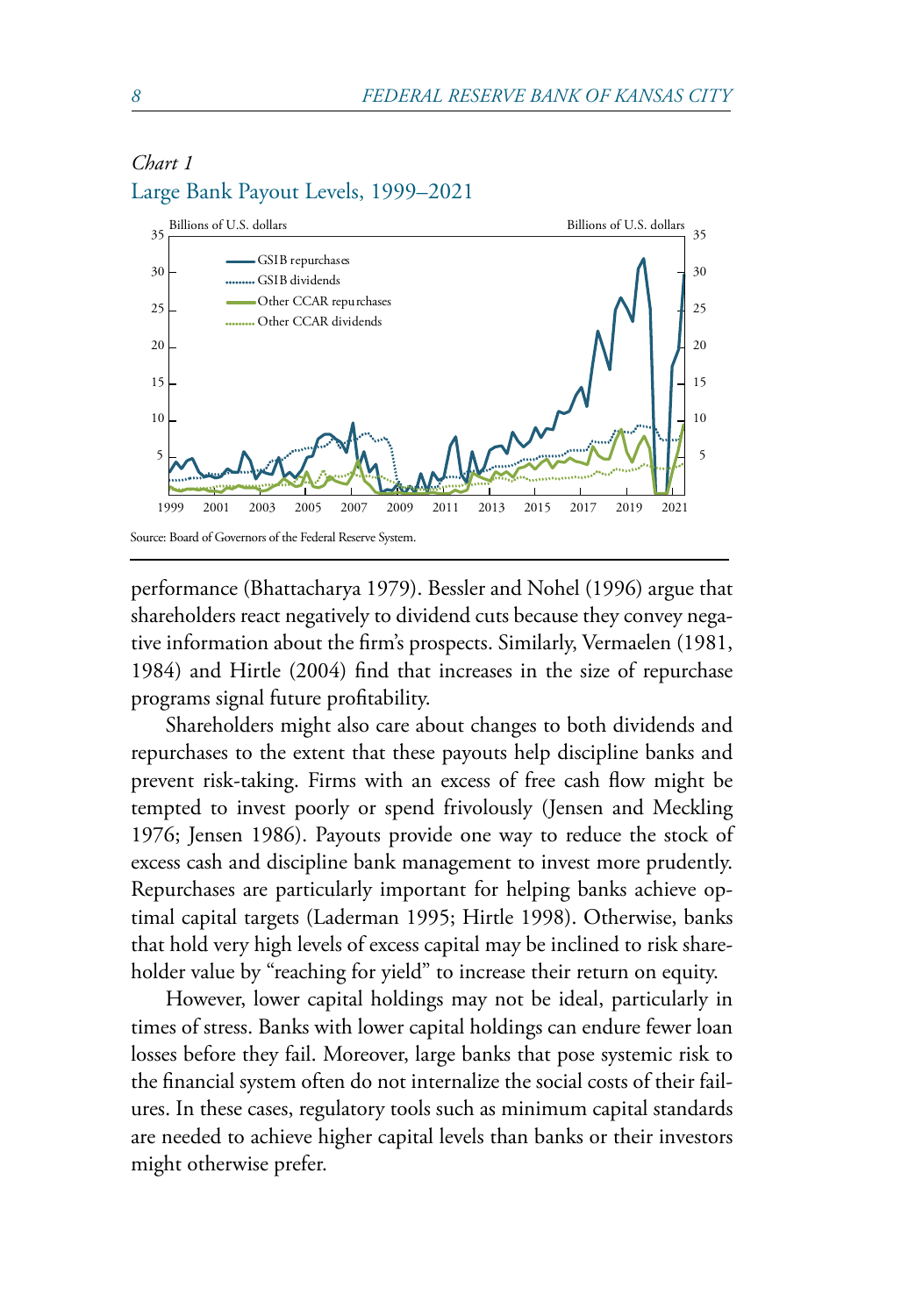# <span id="page-4-0"></span>**II. What Steps Did the Federal Reserve Take in 2020 to Limit Payouts?**

Capital requirements are the primary tool for limiting bank payouts. All banks are required to hold some level of minimum capital depending on the size and riskiness of their loan portfolios.<sup>[2](#page-14-0)</sup> Capital requirements are higher for the largest banks due to their systemic importance and the social costs that would be incurred from a large bank failure. Since the GFC, the Federal Reserve has also conducted annual supervisory stress tests (formally, the CCAR) of the largest and most systemically important banking organizations. These stress tests project capital losses at banks under a series of hypothetical macroeconomic downturns and require banks to hold enough capital to absorb these projected losses. Banks required to raise additional capital following the stress tests are subject to payout limitations.

Federal Reserve bank supervisors conducted the 2020 stress tests of large banks when the pandemic-related downturn was already underway. All banks performed well in the standard stress tests; however, supervisors also conducted an additional "sensitivity analysis" to assess banking system vulnerabilities associated with the pandemic downturn and avoid the need to recapitalize banks in the future. In the sensitivity analyses, supervisors found that under some scenarios, projected capital buffers would fall at or below minimum levels for many banks. This result, combined with a great deal of uncertainty around the projections, compelled supervisors to limit bank capital distributions to shareholders for a time as the economy recovered. These restrictions were implemented in two parts (Board of Governors of the Federal Reserve System 2020). First, supervisors suspended bank share repurchase programs indefinitely. Second, supervisors instituted dividend caps that stipulated dividends could not rise above pre-pandemic levels and could not exceed the average of a bank's prior four quarters of net income. Dividends could be paid above these limits only with approval by the Board of Governors.

These restrictions were likely surprising to investors. In March 2020, the Board of Governors adopted new rules that based large bank capital requirements in part on stress test results. These rules required banks participating in the CCAR exercise to hold a "stress capital buffer" equal to projected capital losses under a severely adverse supervisory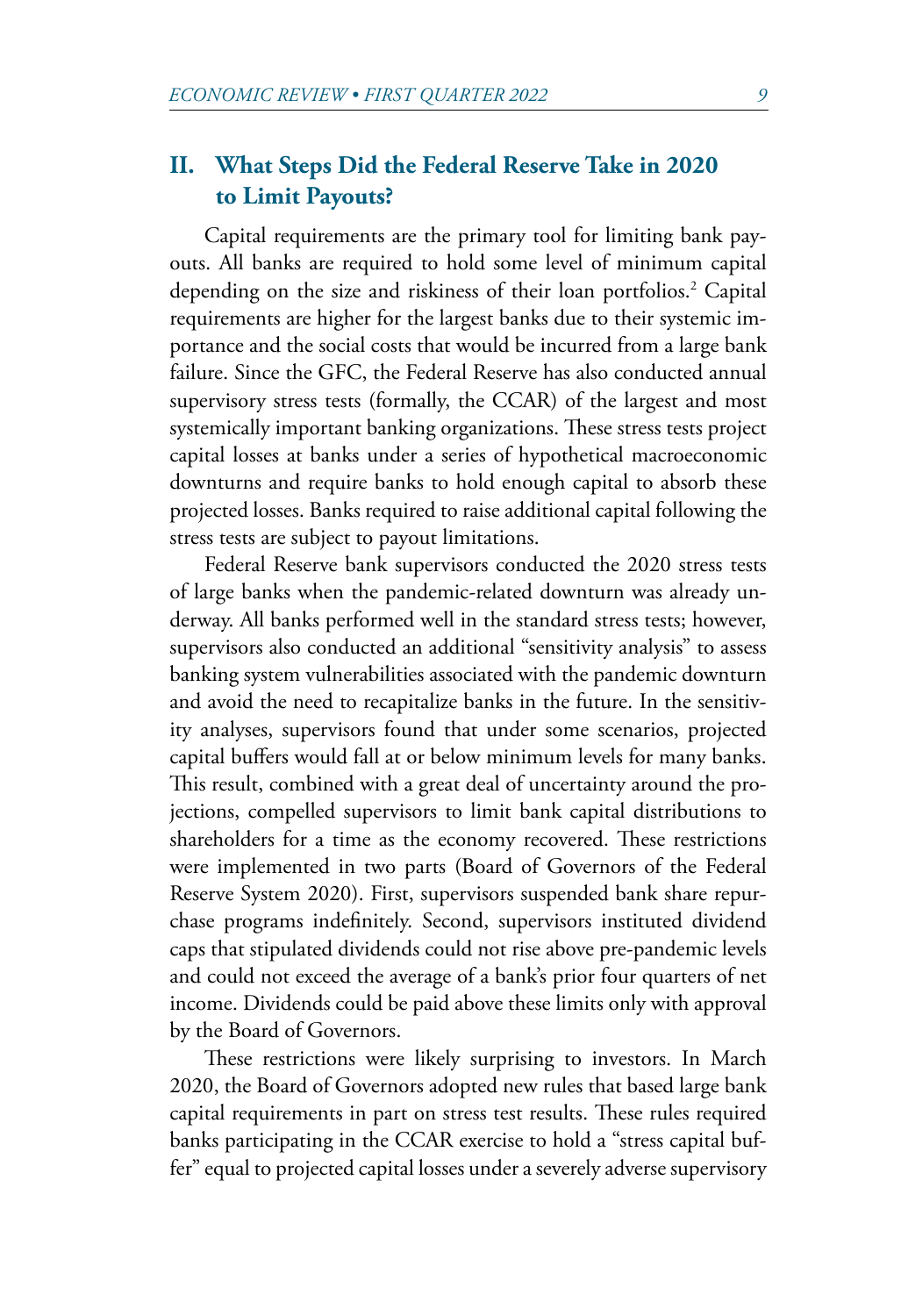<span id="page-5-0"></span>stress scenario plus four quarters of planned common stock dividends. In addition, the rules stipulated that the stress capital buffer could not be lower than 2.5 percent of a bank's total risk-weighted assets.<sup>[3](#page-14-0)</sup> Banks holding less than the minimum stress capital buffer would be subject to restrictions on dividends and share repurchases. These rules provided a mechanical way to incorporate the stress test results into required capital levels and removed both the soft cap on dividend payments as well as several qualitative requirements that needed supervisory approval. Given these changes to the supervisory stress test framework, judgmental interventions such as the "sensitivity assessment" and the imposition of broad payout restrictions should have been limited.

How bank shareholders responded to the payout restrictions announced during the 2020 stress tests is an open question. On the one hand, the restrictions might have conveyed bad news for investors along several dimensions. For example, investors may have interpreted an increase in required capital buffers as suggesting that bank losses would be larger or more imminent than expected. In addition, investors may have worried that increased capital buffers would incentivize banks to take on riskier but higher earning investments to justify the higher capital holdings—behavior that could put investor money at risk as bank failure probabilities rise. Finally, investors might have interpreted these restrictions as signaling more stringent supervisory oversight, which might limit future risk-taking and profitability. All these considerations would push bank stock prices down.

On the other hand, investors may not have been concerned about these restrictions given that they were announced at a time of elevated uncertainty about future loan losses. Higher capital levels reduce the probability of bank failures (and, subsequently, investor losses). In addition, many large banks had already announced the cessation of repurchase programs before the new restrictions took effect, and investors had likely already priced in those announcements. Moreover, although the restrictions capped dividend growth, they allowed banks to continue making their current dividend payments so long as income levels held steady. Thus, the restrictions may have had little effect on bank stock prices.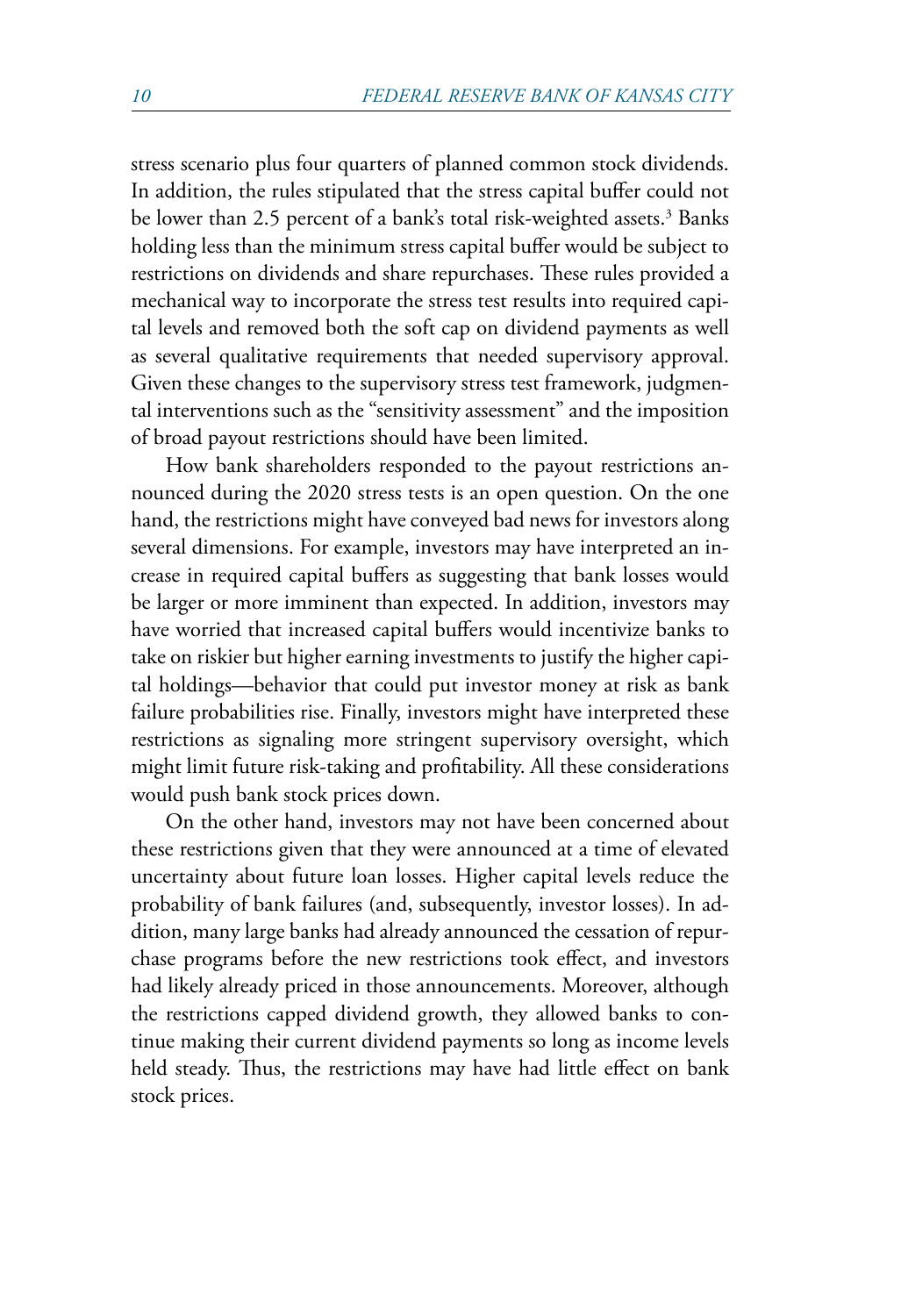#### <span id="page-6-0"></span>**III. How Did the 2020 Payout Restrictions Affect Banks?**

I evaluate the effect of the 2020 payout restrictions on banks in two dimensions. First, I estimate how much affected bank capital buffers increased given income levels earned in 2020 and the prevailing payout rates prior to the pandemic. Second, I estimate how bank stocks performed following the stress test announcement to gauge the response of investors to the restrictions.

Overall, payout restrictions materially increased bank capital levels. Following the payout restrictions, banks cut repurchases to zero and held dividends steady (see Chart 1).<sup>[4](#page-14-0)</sup> At the same time, banks' reported income levels outperformed expectations. Chart 2 shows that income earned at large banks outperformed investor expectations throughout 2020. At the end of 2019, just prior to the start of the pandemic in the United States, investors expected earnings per share of more than \$5 at GSIBs over the next four quarters. Earnings per share were expected to top \$4 at all other CCAR banks and about \$2.50 at publicly traded banks not subject to stress testing. In March 2020, expected bank earnings declined by more than half for all CCAR banks and more than 40 percent for non-stress-tested banks. However, actual earnings growth was surprisingly strong during the pandemic. Although cumulative reported earnings were below pre-pandemic expectations, realized bank income was higher than expected at the onset of the pandemic, particularly at the largest banks. Despite limited loan growth throughout the pandemic, large banks saw robust trading and investment banking activity that supported net income (Sengupta and Byrdak 2021). At the same time, expected loan losses never materialized, likely due to extraordinary policy support from fiscal and monetary agents. As a result, realized income outpaced pandemic expectations.

The combined effect of earned income and restricted payouts increased capital levels during 2020. On net, common equity Tier 1 capital ratios rose 57 basis points to 12.6 percent for GSIBs and 100 basis points to 11.1 percent for all other CCAR banks between year-end 2019 and year-end 2020. Chart 3 shows the contribution of the payout restrictions to relative capital levels at CCAR banks compared with capital levels that would have prevailed if banks had paid out income at 2019 payout ratios. For GSIBs, lower relative payouts added a full 60 basis points to capital ratios, accounting for the bulk of the net increase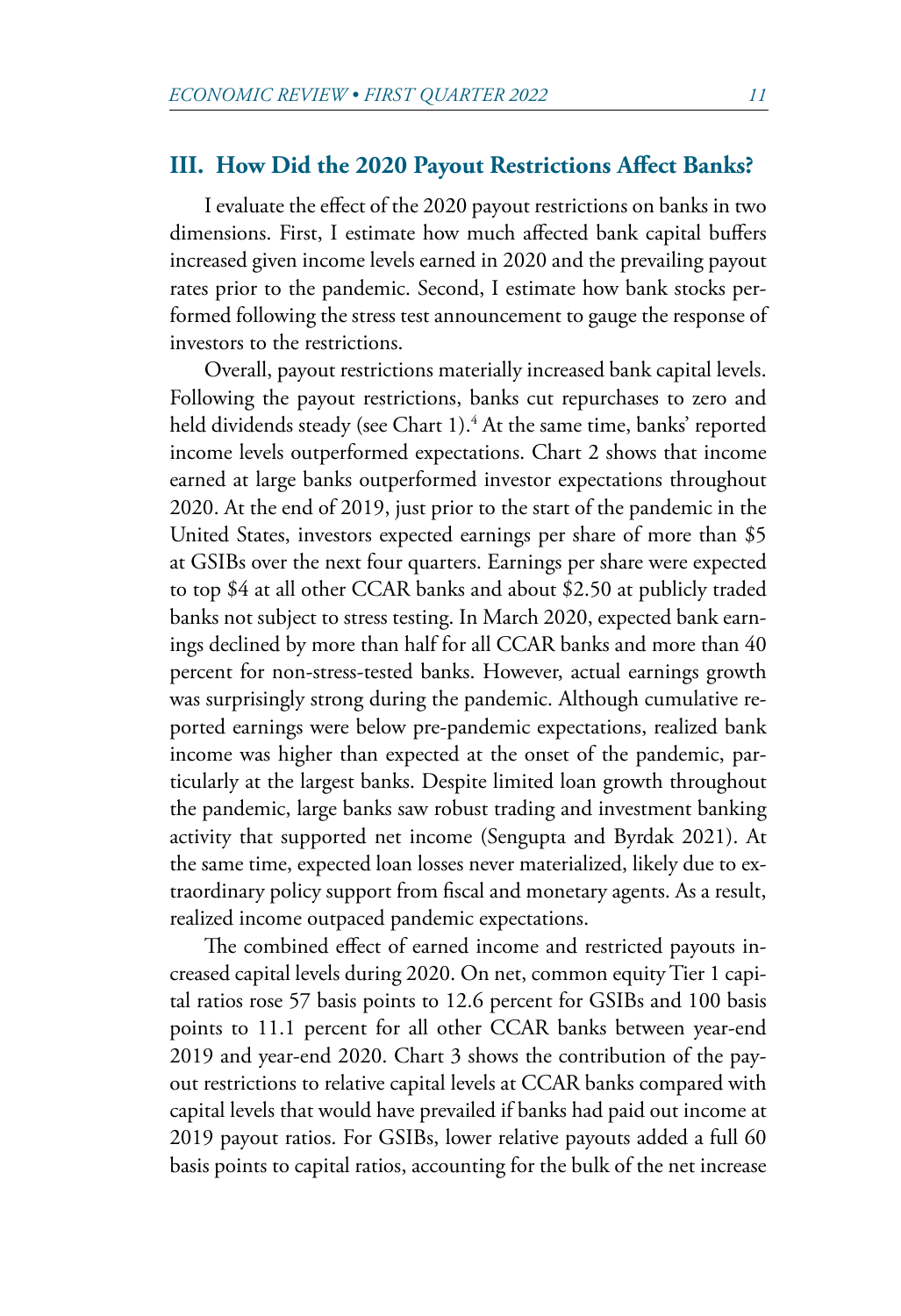

# *Chart 2* 2020 Projected and Realized Bank Earnings

Notes: Blue and green bars show expected earnings per share one year ahead for 2019:Q4 and 2020:Q2, weighted by shares outstanding at the end of each respective quarter. Orange bars show aggregate earnings per share at the end of 2020.

Sources: Refinitiv Eikon/Institutional Brokers' Estimate System (IBES) and Board of Governors of the Federal Reserve System.

## *Chart 3* Effect of Payout Restrictions on Bank Capital Ratios



Note: Effects of payout restrictions on capital ratios are calculated as aggregate net income available to shareholders earned in 2020 times the change in the aggregate payout rate between 2020 and 2019 expressed as a fraction of risk-weighted assets at year-end 2020.

Sources: Board of Governors of the Federal Reserve System and author's calculations.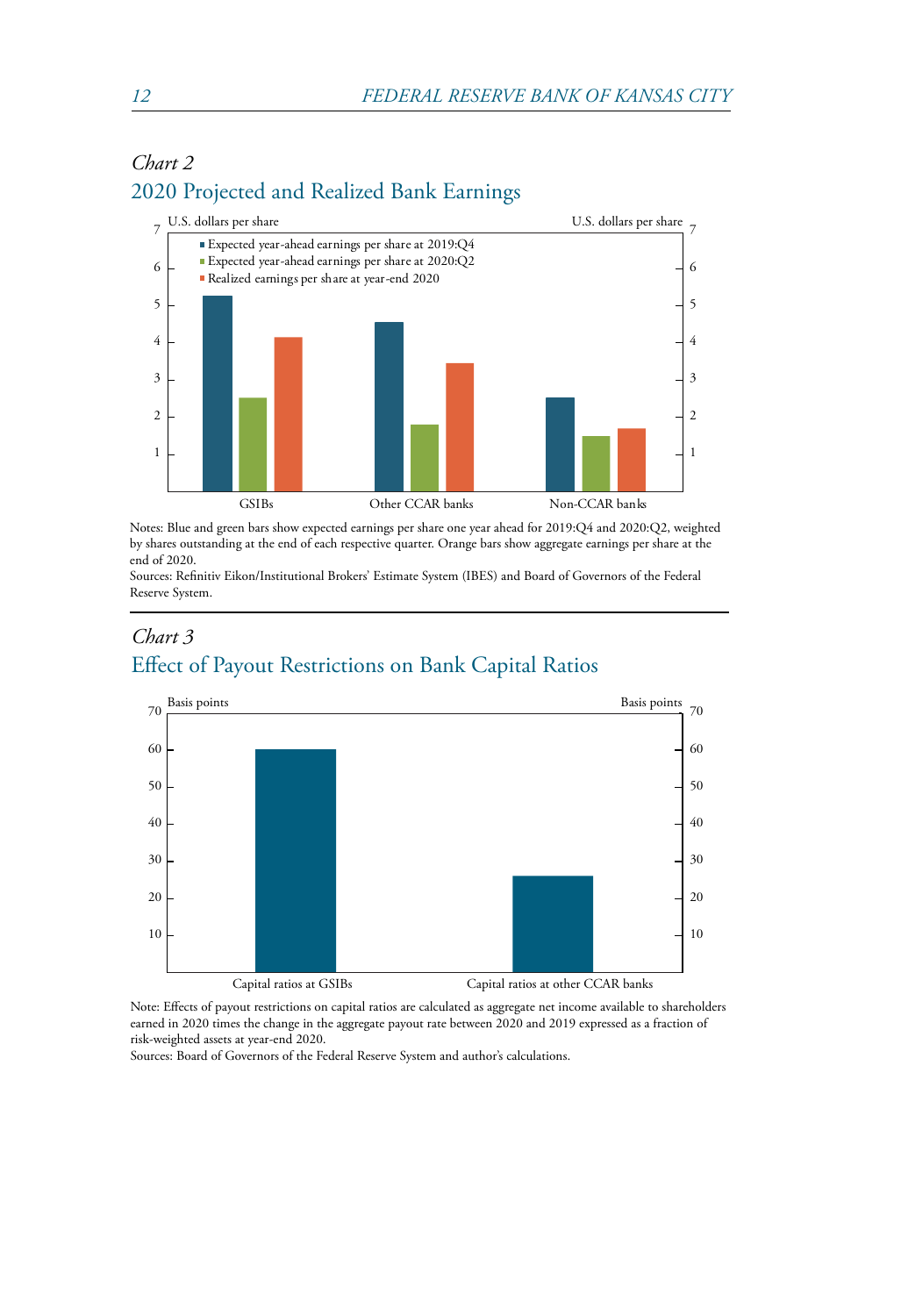in the aggregate common equity Tier 1 capital ratio at the end of 2020. For all other CCAR banks affected by the payout restrictions, the aggregate common equity capital ratio was more than 25 basis points higher than it would have been at 2019 payout levels.

These higher capital levels made banks stronger and more resilient to future economic downturns. However, they may have had a negative effect on stock prices to the extent that shareholders reacted unfavorably to these restrictions. To assess shareholder reactions, I first use a predictive model to forecast individual stock returns based on market-wide movements in a broad stock index. I then compare the cumulative returns on stocks to these predicted returns over various windows (model details and additional analysis are available in Marsh 2022). I refer to the difference between actual and predicted cumulative returns as "excess returns" that is, the additional return realized over the model's prediction.

Chart 4 shows the excess returns over various windows for banks subject and not subject to the Federal Reserve's stress test. Stress-tested banks had lower-than-expected returns immediately following the announcement of the CCAR results and the payout restrictions. However, banks not subject to stress testing, and therefore not subject to payout restrictions, had higher-than-expected realized returns. Over longer windows, I find that the result for stress-tested banks is persistently negative: realized returns were lower than expected at CCAR banks up to a full quarter after the announcement. Banks not subject to stress testing had mixed responses. Up to one month after the payout restriction announcement, non-stress-tested banks also had lower realized returns than predicted. However, unaffected banks outperformed stress-tested banks over longer windows, making the negative response temporary. After one quarter, banks not subject to stress testing had higher-than-predicted returns.

The predictive model alone cannot assess why investors reacted to the announcements the way they did. To understand investors' reactions, I reexamine excess returns conditional on pre-pandemic bank characteristics, expected earnings, and default probabilities. These results highlight which features investors regarded as important when pricing bank stocks. For example, investors may have rewarded banks that paid larger dividends because they would have been less affected by the payout restrictions. Similarly, investors may have punished stock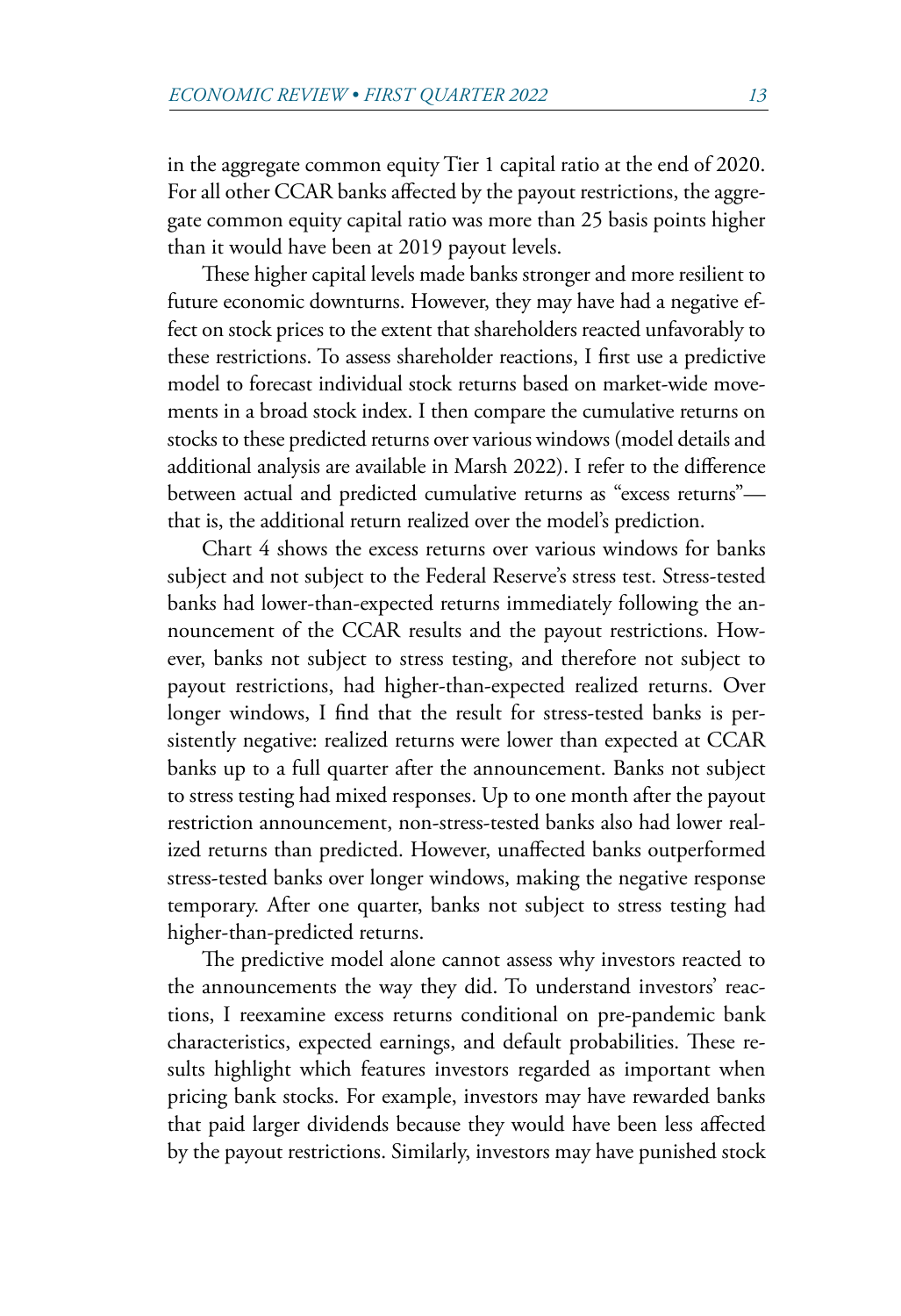

## *Chart 4* Bank Stock Price Reactions to Payout Restriction Announcements

prices of banks with larger excess capital holdings because these stocks would continue to grow with income and incentivize banks to take on additional risk.

Table 1 reproduces the results of a regression of the standardized excess return on measures of bank size, profitability, capitalization, business model, and expected earnings from Marsh (2022). Column (1) shows that in a simple model, investors regarded bank size (measured by the natural log of assets) and the dividend rate as the most important characteristics when pricing stocks following the payout restriction announcement. Bank size is highly correlated with the imposition of the restrictions because only banks over \$100 billion are subject to stress testing. Overall, a 1 percent increase in asset size is associated with about a 33 basis point reduction in excess returns over the two-day window. In addition, banks that paid larger dividends, and could therefore pay out larger shares of income via dividends, experienced larger excess returns than those that paid smaller dividends. An increase of dividends relative to capital of 1 percent is associated with about a 4 basis point increase in two-day excess returns. Larger pre-pandemic dividends were advantageous because the restrictions limited future dividend growth but did not curtail existing dividends unless income declined precipitously. The pre-pandemic size of the repurchase program did not affect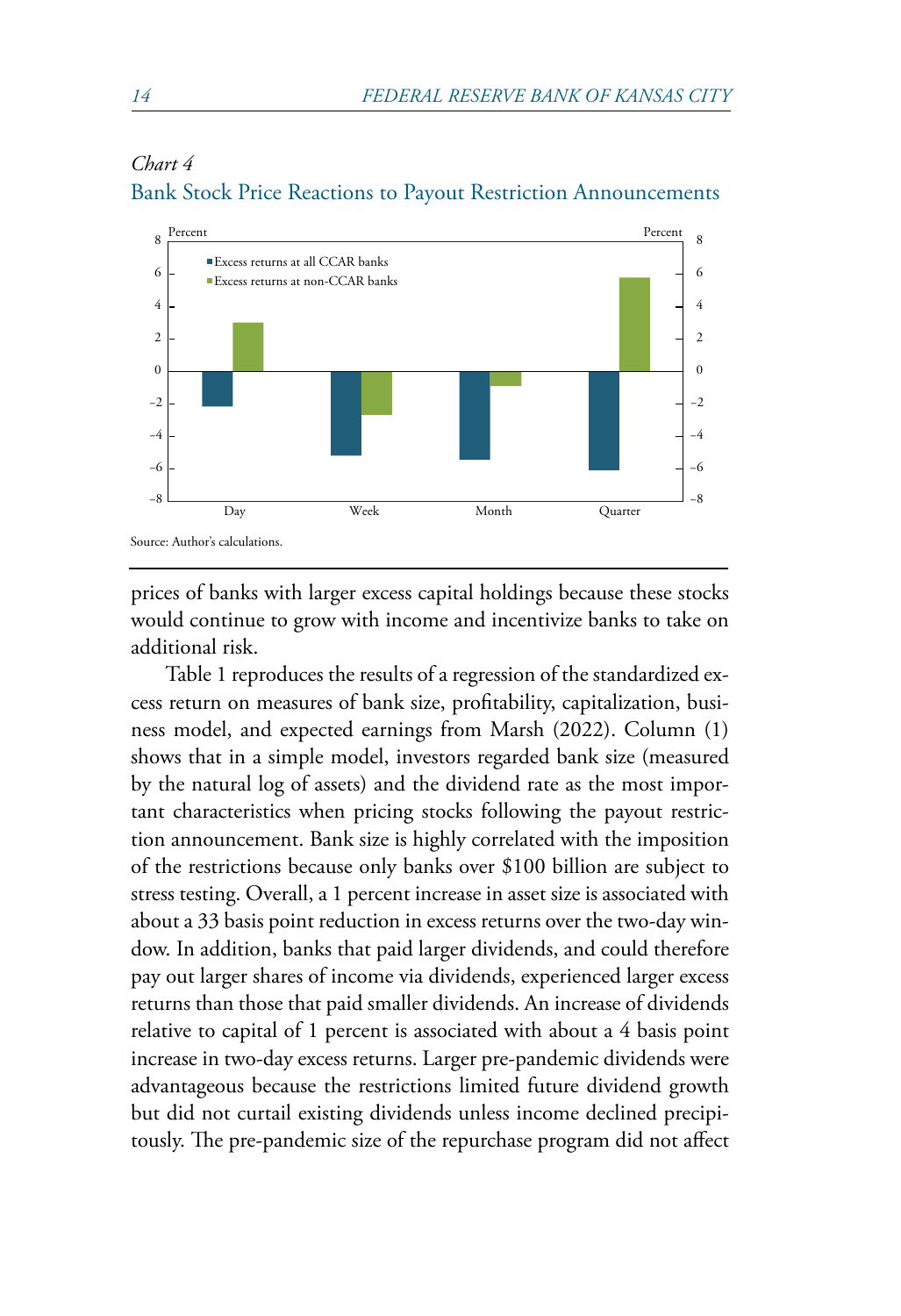|                           | Dependent variable    |                       |                       |                       |                        |
|---------------------------|-----------------------|-----------------------|-----------------------|-----------------------|------------------------|
| Independent variables     | (1)                   | (2)                   | (3)                   | (4)                   | (5)                    |
| ln(A <sub>s</sub> )       | $-33.42***$<br>(2.79) | $-32.14***$<br>(3.44) | $-32.79**$<br>(3.18)  | $-32.63***$<br>(3.53) | $-33.15***$<br>(3.53)  |
| Dividend rate             | $3.85***$<br>(1.91)   | $3.71*$<br>(1.96)     | 1.84<br>(1.98)        | 1.81<br>(1.96)        | 2.38<br>(1.92)         |
| Repurchase rate           | $-1.00$<br>(0.79)     | $-0.79$<br>(0.82)     | $-0.21$<br>(0.79)     | $-0.19$<br>(0.80)     | $-0.36$<br>(0.83)      |
| Tier 1 ratio              | 1.21<br>(1.57)        | 1.83<br>(1.85)        | 2.15<br>(1.64)        | 2.14<br>(1.64)        | 2.32<br>(1.58)         |
| Non-interest income share |                       | $-0.37$<br>(0.26)     | $-0.11$<br>(0.28)     | $-0.11$<br>(0.28)     | $-0.08$<br>(0.28)      |
| Loans to assets           |                       | $-0.12$<br>(0.29)     | 0.12<br>(0.30)        | 0.11<br>(0.28)        | 0.08<br>(0.29)         |
| Deposit concentration     |                       |                       | $-27.43**$<br>(11.09) | $-27.19**$<br>(10.99) | $-30.39***$<br>(11.17) |
| Repricing/maturity gap    |                       |                       | $3.52*$<br>(1.84)     | $3.45*$<br>(1.87)     | $3.64***$<br>(1.84)    |
| 2020:Q1 earnings forecast |                       |                       |                       | $-0.27$<br>(1.59)     | $-0.01$<br>(1.58)      |
| Default distance          |                       |                       |                       |                       | $-6.70$<br>(4.43)      |
| Constant                  | 569.64***<br>(47.21)  | 557.88***<br>(47.31)  | 535.38***<br>(65.17)  | 534.71***<br>(67.13)  | 550.41***<br>(67.41)   |
| Observations              | 173                   | 173                   | 172                   | 172                   | 172                    |
| Adjusted                  | 0.65                  | 0.65                  | 0.67                  | 0.67                  | 0.67                   |

## *Table 1* Cross-Section Analysis of Cumulative Abnormal Returns

\* Significant at the 10 percent level

\*\*\* Significant at the 1 percent level

Notes: Dependent variable is the standardized cumulative abnormal return from a two-day window that includes the trading day following the CCAR announcement and the next day. Balance sheet and income measures are as of 2019:Q4. Earnings forecast is the median year-ahead earnings forecast from IBES as of March 31, 2020. Robust standard errors are in parentheses.

Source: Marsh (2022).

excess returns across any specification, likely because banks had already cut these repurchase programs prior to the stress test announcements.

Several factors could have driven both the dividend and bank size results, however. For example, investors may have interpreted a lower dividend rate as a sign that earnings were under pressure and rewarded banks that continued paying higher dividends. Alternatively, investors may have rewarded banks that pay higher dividends simply because those banks have greater earnings possibilities either due to business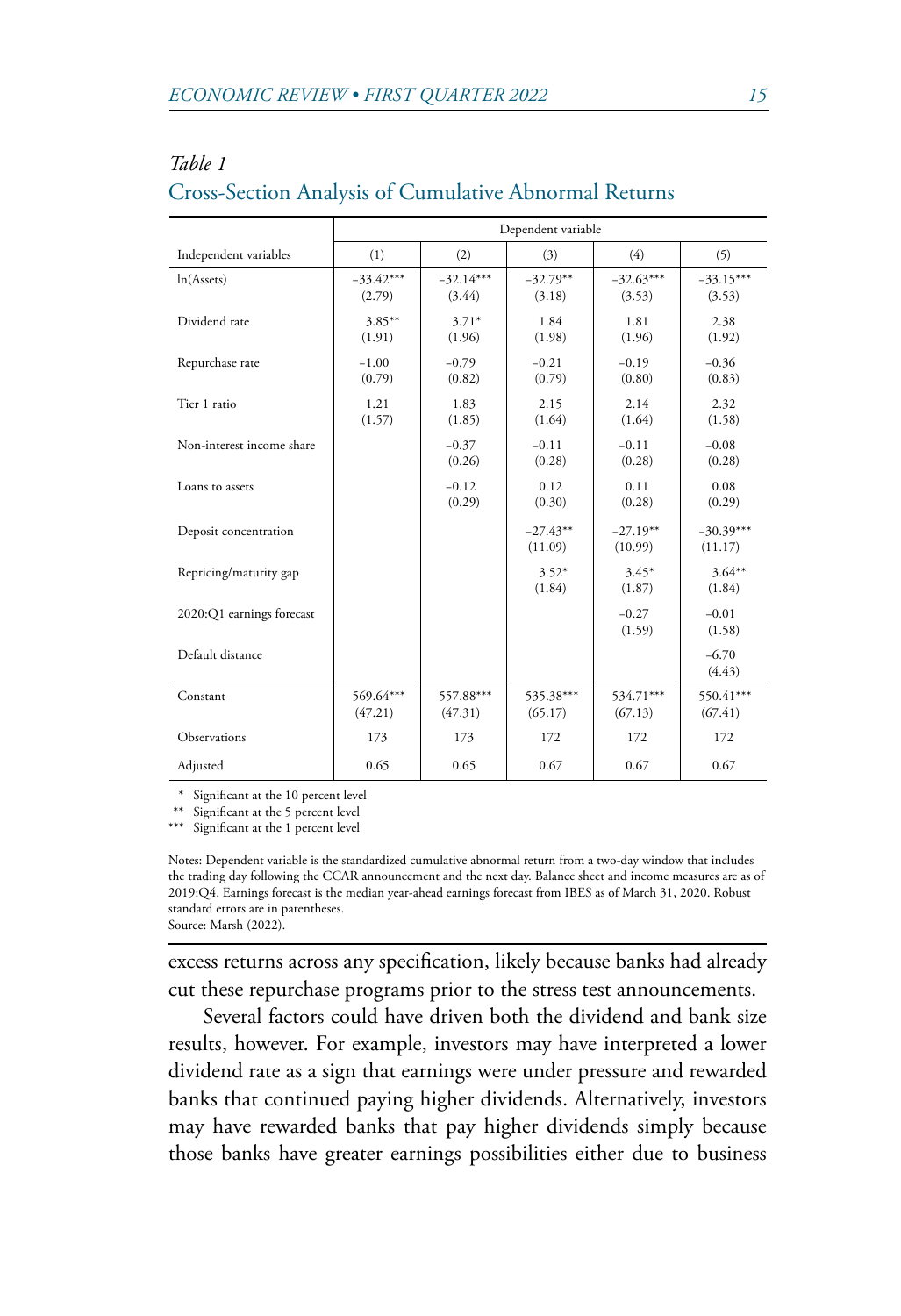<span id="page-11-0"></span>model differences or geographic diversity. The results for bank size might reflect the effect of increased stringency at larger banks, a more downbeat forecast of future performance for larger banks compared with smaller banks, or the perception that regulators were less willing to step in and assist these banks should loan losses materialize. I investigate each of these possibilities in columns (2) through (5).

Column (2) controls for differences in a bank's business model. Large, publicly traded banks conduct a wide range of lending, brokerage, and trading services for clients, all of which have a different earnings profile. As a result, banks with more numerous income sources may be able to generate higher income throughout the business cycle, enabling consistently higher dividend payments. I control for these business model differences by adding the share of loans outstanding to total assets and the amount of net revenue a bank earns from nonlending activities. The results show that even after controlling for these business model differences, dividends and bank size still significantly explain the excess returns around the stress test announcement.

Column (3) considers additional earnings sources. Banks with a broader geographic footprint might have more consistent investment opportunities, allowing them to pay larger dividends. Similarly, banks whose assets reprice less frequently or mature later will be less sensitive to the declining interest rates observed during the pandemic, again allowing them to pay larger dividends. I control for these factors by measuring each bank's deposit concentration at the county level and the average time between the maturity of a bank's assets and of its liabilities.[5](#page-14-0) After controlling for investment opportunities and interest rate sensitivity, the dividend result from Table 1 is smaller and no longer statistically significant. This suggests that higher dividends were simply a proxy for greater earnings and investment opportunities and are not related to the payout restriction parameters.

Next, column (4) controls for the possibility that larger banks simply had a larger decline in forecast earnings between the first and second quarters of 2020 (as shown in Chart 2). This difference could explain why large banks had larger declines in stock returns. However, after controlling for the level of expected earnings in 2020:Q1, I find that the coefficient on bank size remains similarly sized and statistically significant.

Finally, column (5) considers whether investors interpreted the greater supervisory stringency as a sign that the probability of large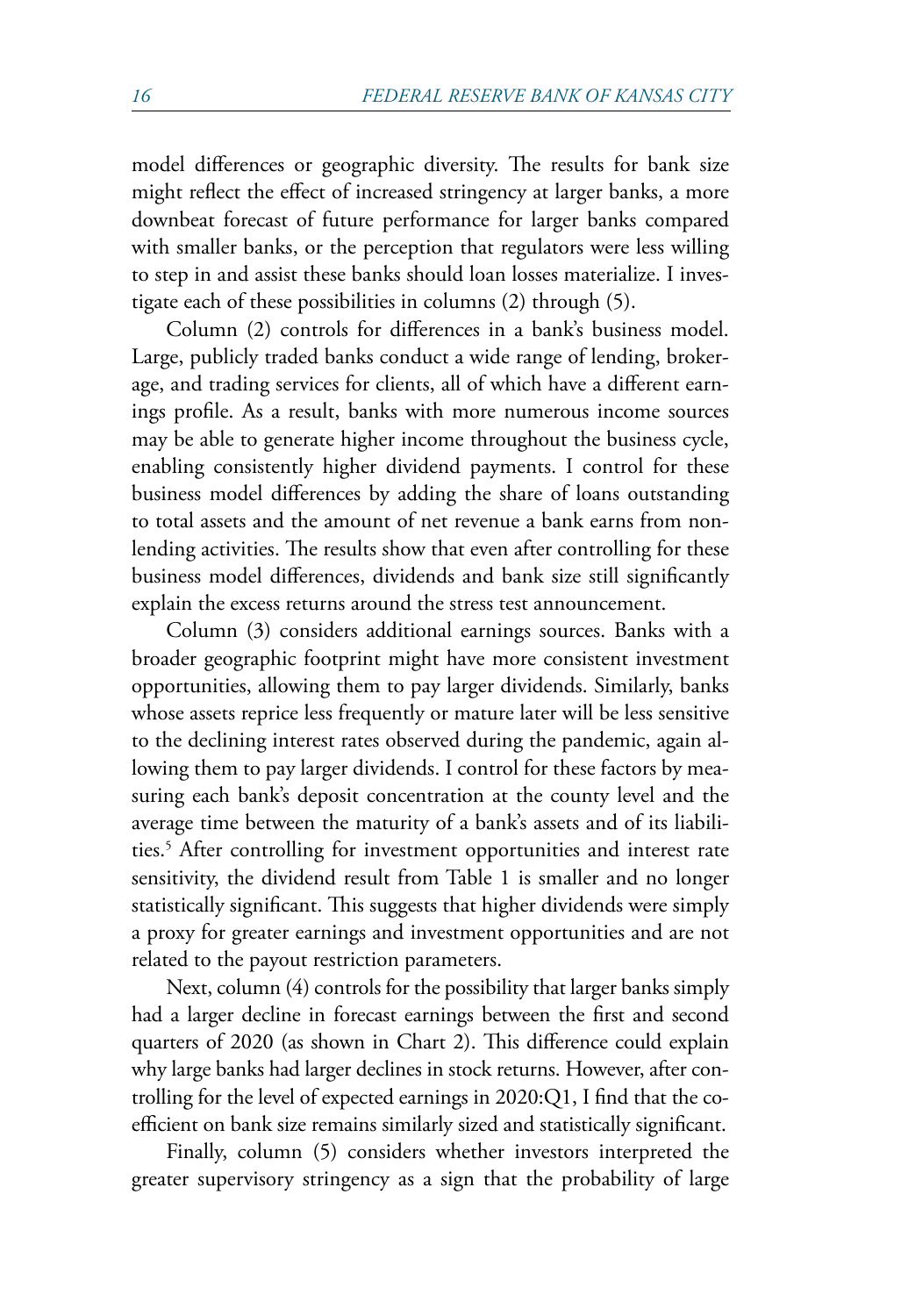



Sources: The Center for Research in Security Prices (Wharton Research Data Services), Board of Governors of the Federal Reserve System, and authors' calculations.<sup>4</sup>

bank failures had increased or that the possibility of bank bailouts in the event of excessive losses was lower. I control for this possibility by including each bank's distance to default and find essentially no change in the bank size coefficient.

The results in Table 1 demonstrate that bank stock prices appear to be relatively insensitive to the payout restrictions that were announced as part of the 2020 stress test results. The parameters most affected by the restrictions, namely the dividend and repurchase rate, do not significantly explain stock returns during very short trading windows following the announcement of payout restrictions. Instead, stock prices performed more poorly following the announcement as bank size increased. Indeed, Chart 5 shows a strong negative relationship between bank size and abnormal returns in the days following the announcement of the stress test results and restrictions. After ruling out several possibilities that might explain this relationship, including increased failure probabilities and lower expected earnings, I conclude that the stress test results suggested an increase in supervisory stringency that was likely to be more severe for larger banks.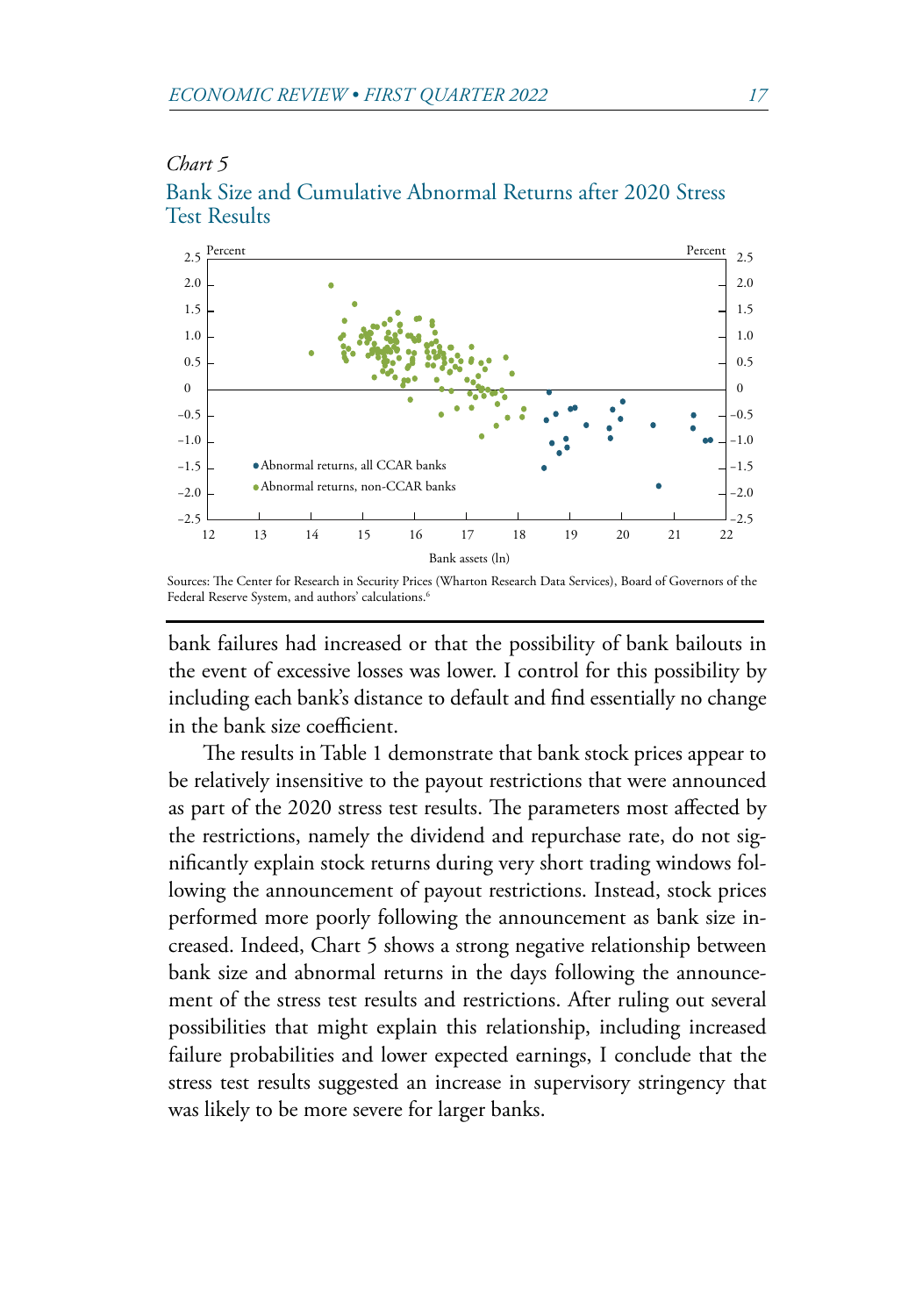## **Conclusion**

The COVID-19 pandemic increased the possibility that large, systemically important banks would suffer substantial losses that threatened their survival. In response, bank supervisors conducted additional stress-testing exercises and imposed restrictions on dividend payments and stock repurchases to preserve bank capital.

I investigate how supervisory actions affected bank capital and how investors responded to the actions. I find that supervisory actions were effective at raising capital levels because they limited the share of income paid out to investors and occurred at a time when bank income was stronger than expected. Overall, the restrictions were effective at raising capital while preserving banks' ability to continue to pay dividends—a key post-crisis supervisory goal.

However, I also find that the imposition of these restrictions implied to investors that large banks would face greater supervisory stringency in the future. As a result, stock price returns were lower than expected among stress-tested banks. Even among unaffected banks, abnormal stock returns declined as bank size increased, suggesting to investors that banks closest to the supervisory threshold were also likely to face increased supervisory stringency.

Nonetheless, my results provide a justification for the use of judgmental assessments by supervisors, particularly during times of crisis. Although the results indicate that increased supervisory stringency was costly to banks during this time, the restrictions were successful at materially raising bank capital levels. Increased supervisory stringency was likely warranted given the very high levels of uncertainty that prevailed at the time. The stock price results illustrate the importance of robust and flexible supervisory regimes that can be used to counter market pressure on banks to reduce capital levels.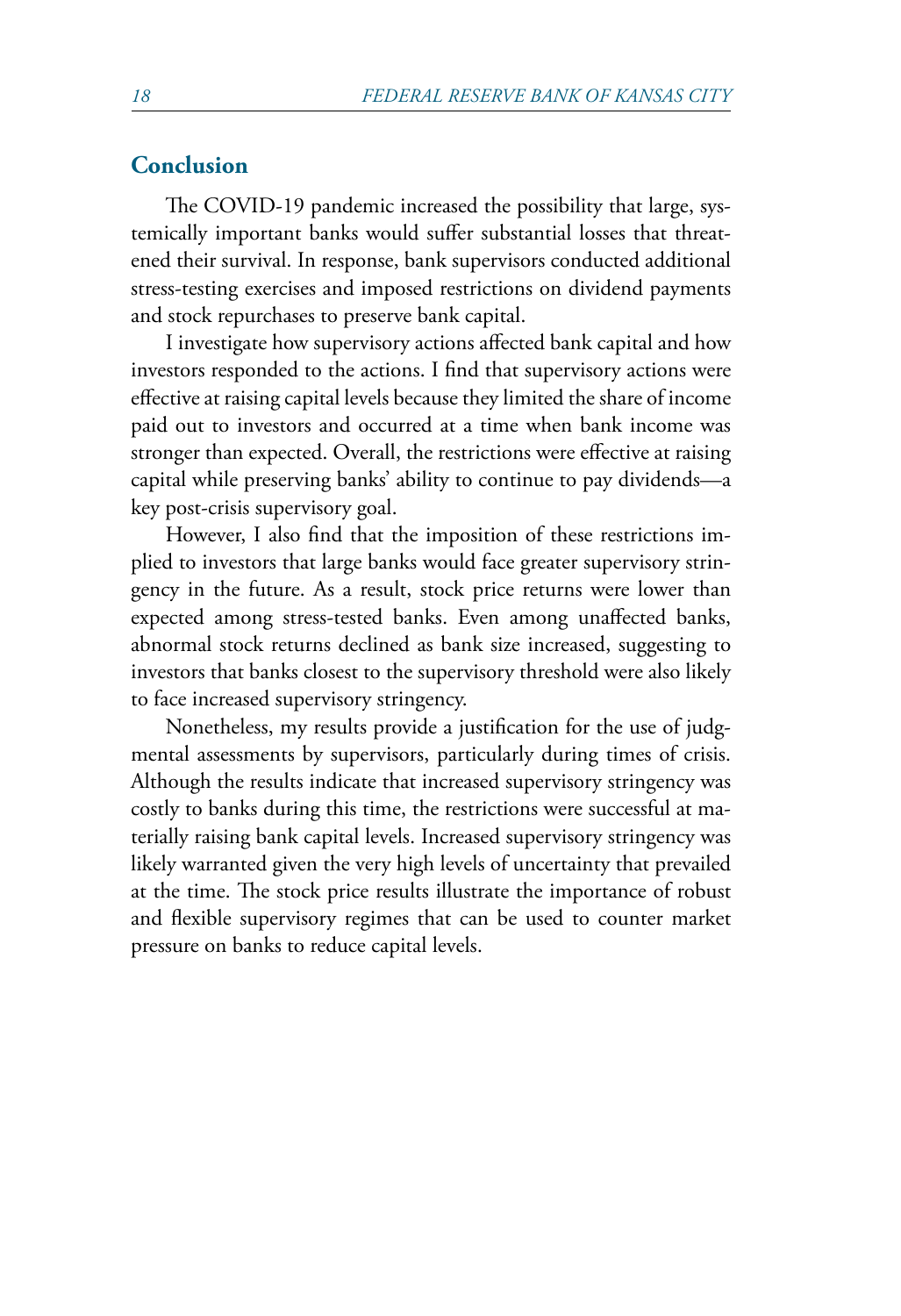#### **Endnotes**

<span id="page-14-0"></span><sup>[1](#page-2-0)</sup>Allen and Michaely (2003) provide an extensive review of research on payout policy, including the choice of payout tool, measurement issues, and theory around the importance of payouts to shareholders and management.

<sup>2</sup>Individual capital requirements are too numerous to explore here. However, the key capital requirements are the leverage ratio, which determines capital based on bank size without regard to the riskiness of the portfolio, and risk-based capital requirements, which are determined based on the potential for the loan portfolio to generate losses during stress. [3](#page-5-0)

<sup>3</sup>Risk-weighted assets are the total amount of assets held by a bank adjusted for their riskiness. Under risk-based capital regimes, less risky assets such as Treasury securities have lower capital requirements than riskier assets such as business loans. Minimum risk-based capital requirements are expressed as a percentage of these risk-weighted assets. [4](#page-6-0)

<sup>4</sup>Only one CCAR-participating bank was required to cut dividends based on income levels under the payout restrictions.

Deposit concentration is based on a Herfindahl-Hirschman Index calculated from deposits booked at local branches by county. Branch-level data are reported on the Summary of Deposits.

<sup>6</sup>I used Wharton Research Data Services (WRDS) in preparing the chart. This service and the data available thereon constitute valuable intellectual property and trade secrets of WRDS and/or its third-party suppliers.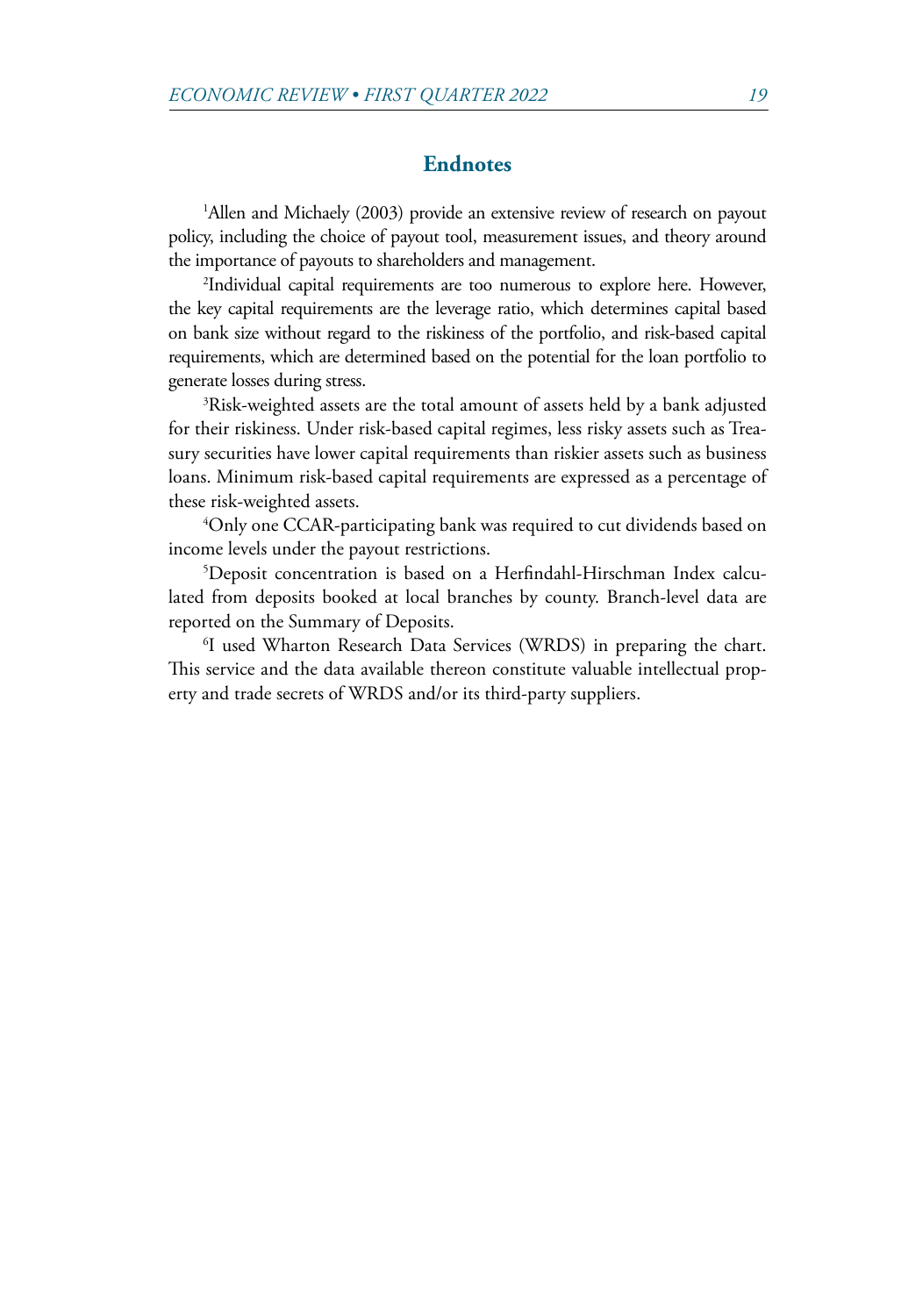#### **References**

- Allen, Franklin, and Roni Michaely. 2003. "Payout Policy," in George M. Constantinides, Milton Harris, and René M. Stulz, eds., *Handbook of the Economics of Finance*. Amsterdam: Elsevier.
- Bessler, Wolfgang, and Tom Nohel. 1996. "The Stock Market Reaction to Dividend Cuts and Omissions by Commercial Banks." *Journal of Banking & Finance*, vol. 20, no. 9, pp. 1485–1508. Available at [https://doi.org/10.1016/](https://doi.org/10.1016/S0378-4266(96)00004-0) [S0378-4266\(96\)00004-0](https://doi.org/10.1016/S0378-4266(96)00004-0)
- Bhattacharya, Sudipto. 1979. "Imperfect Information, Dividend Policy, and the 'Bird in the Hand' Fallacy." *Bell Journal of Economics*, vol. 10, no. 1, pp. 259–270. Available at<https://doi.org/10.2307/3003330>
- Board of Governors of the Federal Reserve System. 2020. *Assessment of Bank Capital during the Recent Coronavirus Event*. June. Washington, DC: Board of Governors of the Federal Reserve System.
- Floyd, Eric, Nan Li, and Douglas J. Skinner. 2015. "Payout Policy through the Financial Crisis: The Growth of Repurchases and the Resilience of Dividends." *Journal of Financial Economics*, vol. 118, no. 2, pp. 299–316. Available at <https://doi.org/10.1016/j.jfineco.2015.08.002>
- Hirtle, Beverly. 2014. "Bank Holding Company Dividends and Repurchases During the Financial Crisis." Federal Reserve Bank of New York, Staff Report no. 666, March. Available at <https://doi.org/10.2139/ssrn.2423384>
	- ———. 2004. "Stock Repurchases and Bank Holding Company Performance." *Journal of Financial Intermediation*, vol. 13, no. 1, pp. 28–57. Available at [https://doi.org/10.1016/S1042-9573\(03\)00028-7](https://doi.org/10.1016/S1042-9573(03)00028-7)
	- ———. 1998. "Bank Holding Company Capital Ratios and Shareholder Payouts." *Current Issues in Economics and Finance*, vol. 4, no. 9. Available at <https://doi.org/10.2139/ssrn.997395>
- Jensen, Michael. 1986. "Agency Costs of Free Cash Flow, Corporate Finance, and Takeovers." *Papers and Proceedings of the Ninety-Eighth Annual Meeting of the American Economic Association*, vol. 76, no. 2, pp. 323–329.
- Jensen, Michael, and William H. Meckling. 1976. "Theory of the Firm: Managerial Behavior, Agency Costs, and Ownership Structure." *Journal of Financial Economics*, vol. 3, pp. 305–360. [https://doi.org/10.1016/0304-](https://doi.org/10.1016/0304-405X(76)90026-X) [405X\(76\)90026-X](https://doi.org/10.1016/0304-405X(76)90026-X)
- Kohn, Donald, and Nellie Liang. 2019. "Understanding the Effects of the U.S. Stress Tests." Prepared for the Federal Reserve System Conference, "Stress Testing: A Discussion and Review," Boston, MA, July 9.
- Laderman, Elizabeth. 1995. "Bank Stock Repurchases." Federal Reserve Bank of San Francisco,*Weekly Letter*, vol. 94-43.
- Liang, Nellie. 2020. "Banks Should Suspend Share Repurchases for Longer." *Brookings Up Front*, April 8.
- Marsh, W. Blake. 2022. "Supervisory Stringency, Payout Restrictions, and Bank Equity Prices." Federal Reserve Bank of Kansas City, Research Working Paper no. 22-01, January. Available at https://doi.org/10.18651/RWP2022-01